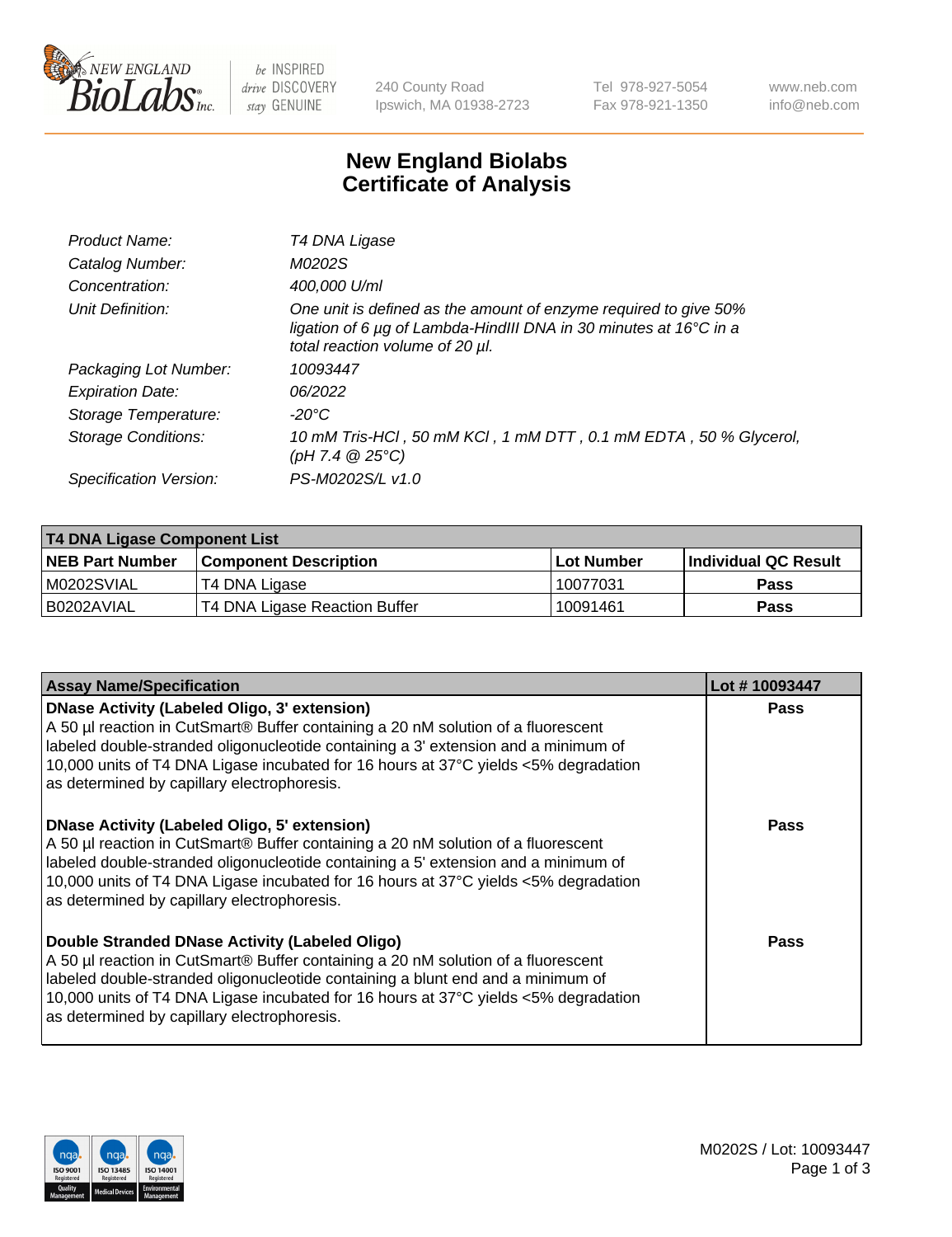

be INSPIRED drive DISCOVERY stay GENUINE

240 County Road Ipswich, MA 01938-2723 Tel 978-927-5054 Fax 978-921-1350 www.neb.com info@neb.com

| <b>Assay Name/Specification</b>                                                                                                                                                                                                                                                                                                                                                                                    | Lot #10093447 |
|--------------------------------------------------------------------------------------------------------------------------------------------------------------------------------------------------------------------------------------------------------------------------------------------------------------------------------------------------------------------------------------------------------------------|---------------|
| <b>Single Stranded DNase Activity (FAM-Labeled Oligo)</b><br>A 50 µl reaction in CutSmart® Buffer containing a 20 nM solution of a fluorescent<br>internal labeled oligonucleotide and a minimum of 10,000 units of T4 DNA Ligase<br>incubated for 16 hours at 37°C yields <5% degradation as determined by capillary<br>electrophoresis.                                                                          | <b>Pass</b>   |
| <b>RNase Activity (Extended Digestion)</b><br>A 10 µl reaction in NEBuffer 4 containing 40 ng of a 300 base single-stranded RNA<br>and a minimum of 1 µl of T4 DNA Ligase is incubated at 37°C. After incubation for 16<br>hours, >90% of the substrate RNA remains intact as determined by gel electrophoresis<br>using fluorescent detection.                                                                    | Pass          |
| qPCR DNA Contamination (E. coli Genomic)<br>A minimum of 2000 units of T4 DNA Ligase is screened for the presence of E. coli<br>genomic DNA using SYBR® Green qPCR with primers specific for the E. coli 16S rRNA<br>locus. Results are quantified using a standard curve generated from purified E. coli<br>genomic DNA. The measured level of E. coli genomic DNA contamination is $\leq 1$ E. coli<br>genome.   | Pass          |
| <b>Protein Purity Assay (SDS-PAGE)</b><br>T4 DNA Ligase is ≥ 95% pure as determined by SDS-PAGE analysis using Coomassie Blue<br>detection.                                                                                                                                                                                                                                                                        | Pass          |
| <b>Protein Concentration (A280)</b><br>The concentration of T4 DNA Ligase is 0.4 mg/ml +/- 10% as determined by UV<br>absorption at 280 nm. Protein concentration is determined by the Pace method using<br>the extinction coefficient of 57,675 and molecular weight of 55,292 daltons for T4<br>DNA Ligase (Pace, C.N. et al. (1995) Protein Sci., 4, 2411-2423).                                                | <b>Pass</b>   |
| <b>Non-Specific DNase Activity (16 Hour)</b><br>A 50 µl reaction in NEBuffer 1 containing 1 µg of CIP-treated Lambda-HindIII DNA and<br>a minimum of 2000 units of T4 DNA Ligase incubated for 16 hours at 37°C results in a<br>DNA pattern free of detectable nuclease degradation as determined by agarose gel<br>electrophoresis.                                                                               | <b>Pass</b>   |
| <b>Ligation and Recutting (Terminal Integrity, Digested DNA)</b><br>A 20 µl reaction in 1X T4 DNA Ligase Reaction Buffer containing 2 µg of Lambda<br>DNA-HindIII Digest and a minimum of 4000 units of T4 DNA Ligase incubated for 16<br>hours at 37°C results in >95% ligation of the DNA fragments as determined by agarose<br>gel electrophoresis. Of these ligated fragments, >95% can be recut with HindIII. | Pass          |
| <b>Exonuclease Activity (Radioactivity Release)</b><br>A 50 µl reaction in NEBuffer 1 containing 1 µg of a mixture of single and                                                                                                                                                                                                                                                                                   | <b>Pass</b>   |